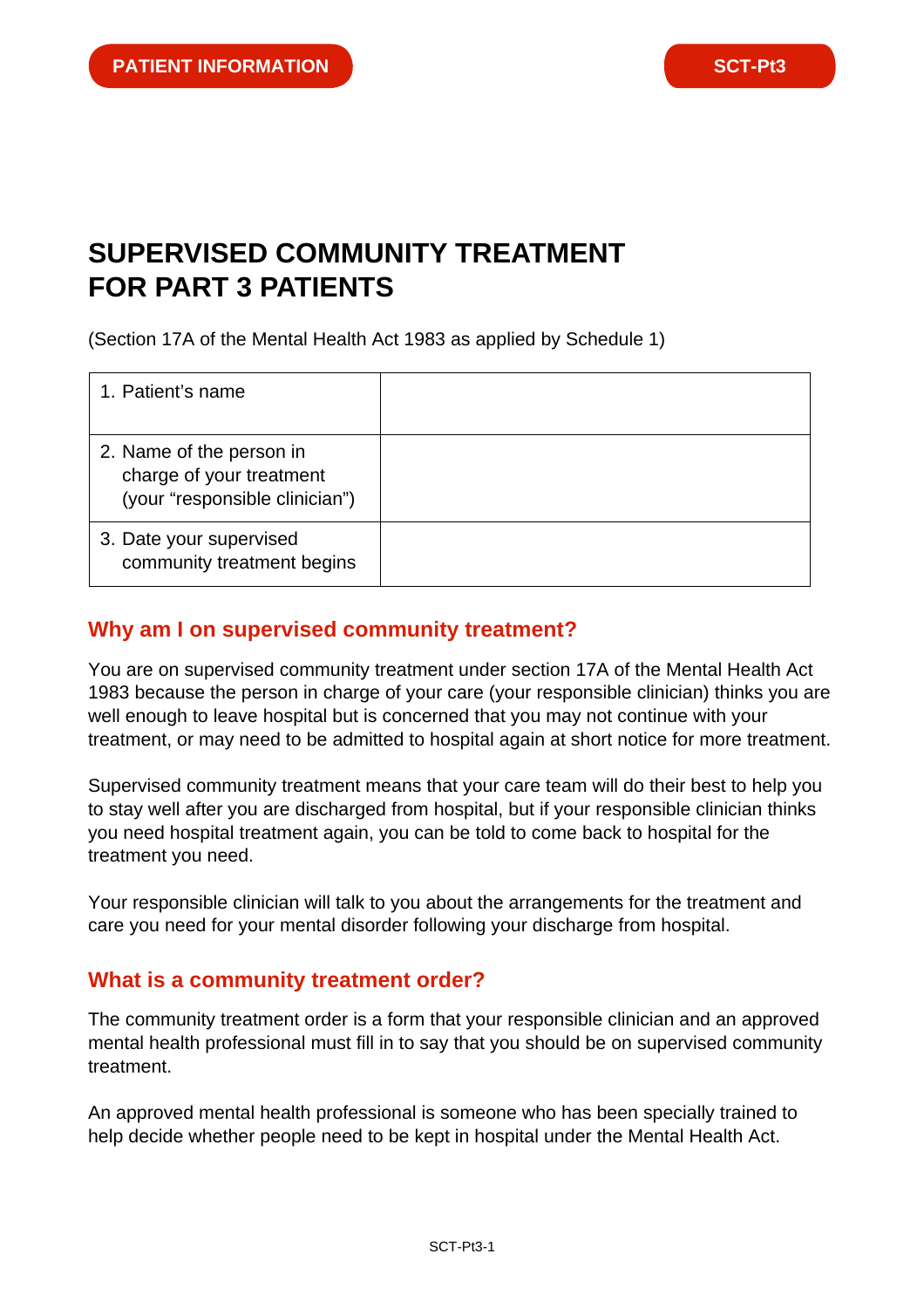## **What happens after I leave hospital?**

Your responsible clinician will talk to you about what happens on supervised community treatment.

You will probably be asked to keep to certain arrangements for your treatment, or to other arrangements to help you live safely in the community and to stay well. These are called "conditions", and are allowed under section 17B of the Mental Health Act.

Your responsible clinician and an approved mental health professional must agree that these conditions are appropriate, and will arrange any help you need to keep to them. You should talk to your responsible clinician if you are worried for any reason about anything you are asked to do, or not to do, while you are on supervised community treatment.

## **What happens if I don't keep to the conditions?**

If you don't keep to a condition your care team will need to think about whether you need to come back to hospital for treatment.

You can be told to come back to hospital if your responsible clinician thinks this is the only way to ensure you get the treatment you need. Sometimes this may be necessary even if you have kept to all the conditions. This is called being "recalled" to hospital.

If your responsible clinician thinks you need to be recalled to hospital, your responsible clinician will tell you in writing that you need to come to hospital either straight away, or at a particular time. If you don't come when you are told to, you could be brought to the hospital against your will.

If you are recalled to hospital, you can be kept there for up to 72 hours. If your responsible clinician thinks you need to stay in hospital for longer, an approved mental health professional will be asked to talk to you. This will all be explained to you at the time.

## **What treatment must I have while on supervised community treatment?**

Your responsible clinician will discuss your treatment needs with you and will work out when and how you will be treated in the community.

# **Can I refuse to be treated?**

You have the right to refuse treatment if you do not want it, but this could mean that your responsible clinician will need to consider recalling you to hospital.

If you do not want the treatment that is being suggested, you should talk to your responsible clinician as soon as possible.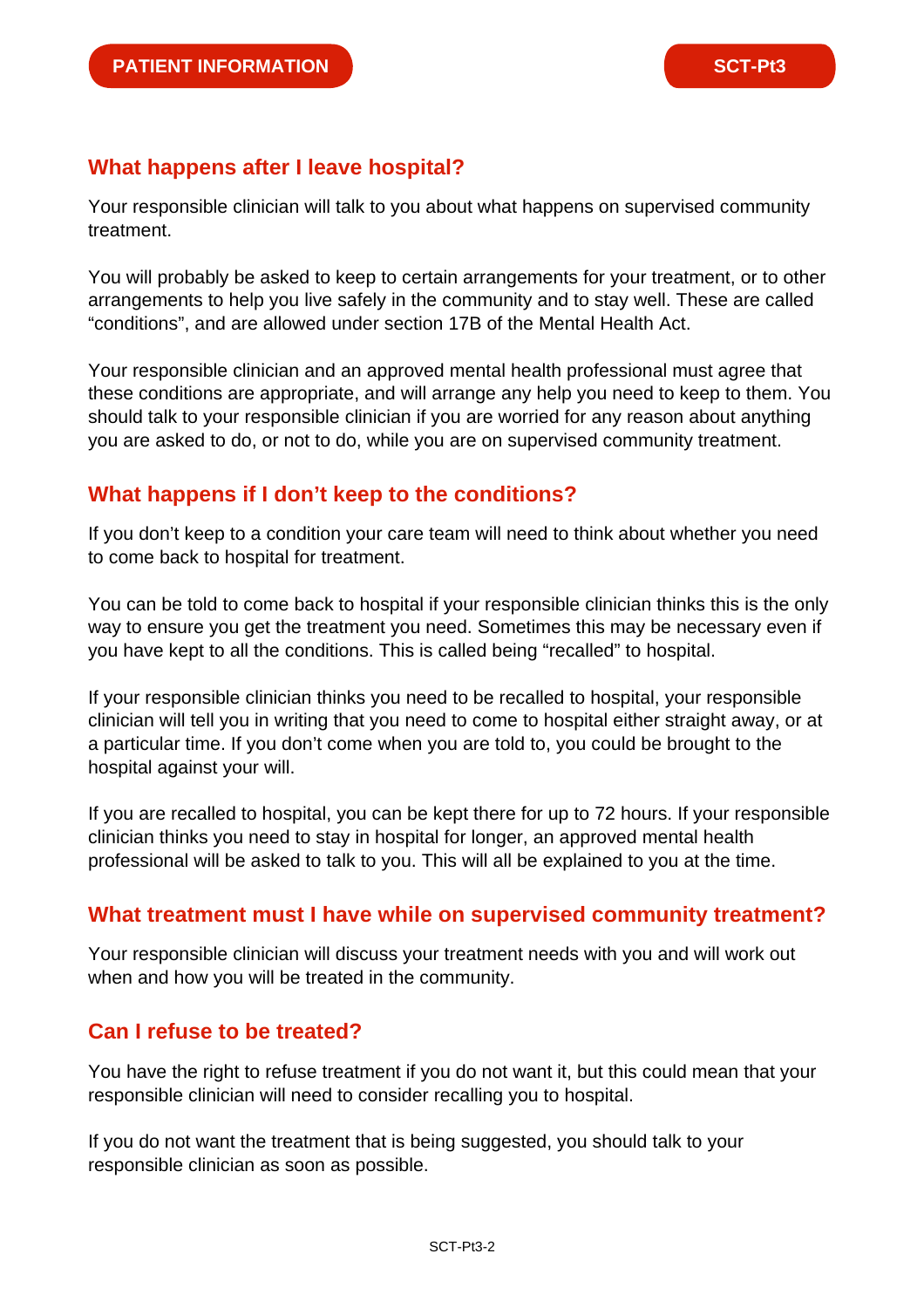#### **What if I am too ill to decide whether to agree to my treatment?**

If the people treating you think you lack capacity to decide for yourself whether to have treatment, they can give you the treatment they think you need.

But they cannot force you to accept treatment if you are objecting to it, unless it is an emergency.

"Lack capacity" means that, because of your mental disorder, you cannot do one or more of the following four things:

- Understand information given to you about the treatment
- Retain that information long enough to be able to make a decision
- Weigh up the information given to you to make a decision
- Communicate your decision by any possible means, such as talking, using sign language, or even simple movements such as blinking an eye or squeezing a hand

Unless it is an emergency, you also cannot be given a treatment if you have made a legally binding advance decision to refuse it under the Mental Capacity Act 2005, or someone else who is allowed to take decisions on your behalf under that Act has said that you should not have it. This could be someone to whom you have given a lasting power of attorney, a deputy appointed for you by the Court of Protection, or the Court of Protection itself. The hospital staff can give you more information about the Mental Capacity Act 2005.

#### **Special rules about medicine and drug treatment**

Once you have been on supervised community treatment for more than a month, some special rules about medicine and drug treatment apply.

If you are being given medicine or drug treatment for your mental disorder, and it is more than three months since you were first given this kind of treatment while you were in hospital or on supervised community treatment, you will be asked to allow an independent doctor (who is not from the hospital treating you) to examine you.

This independent doctor is called a SOAD (Second Opinion Appointed Doctor) and is appointed by an independent Commission which monitors how the Mental Health Act is used.

This doctor will check the treatment is right for you, and will talk to you before deciding what treatment you should continue to have.

You can only be given medicine or drug treatment that this independent doctor has said is right for you, unless it is an emergency.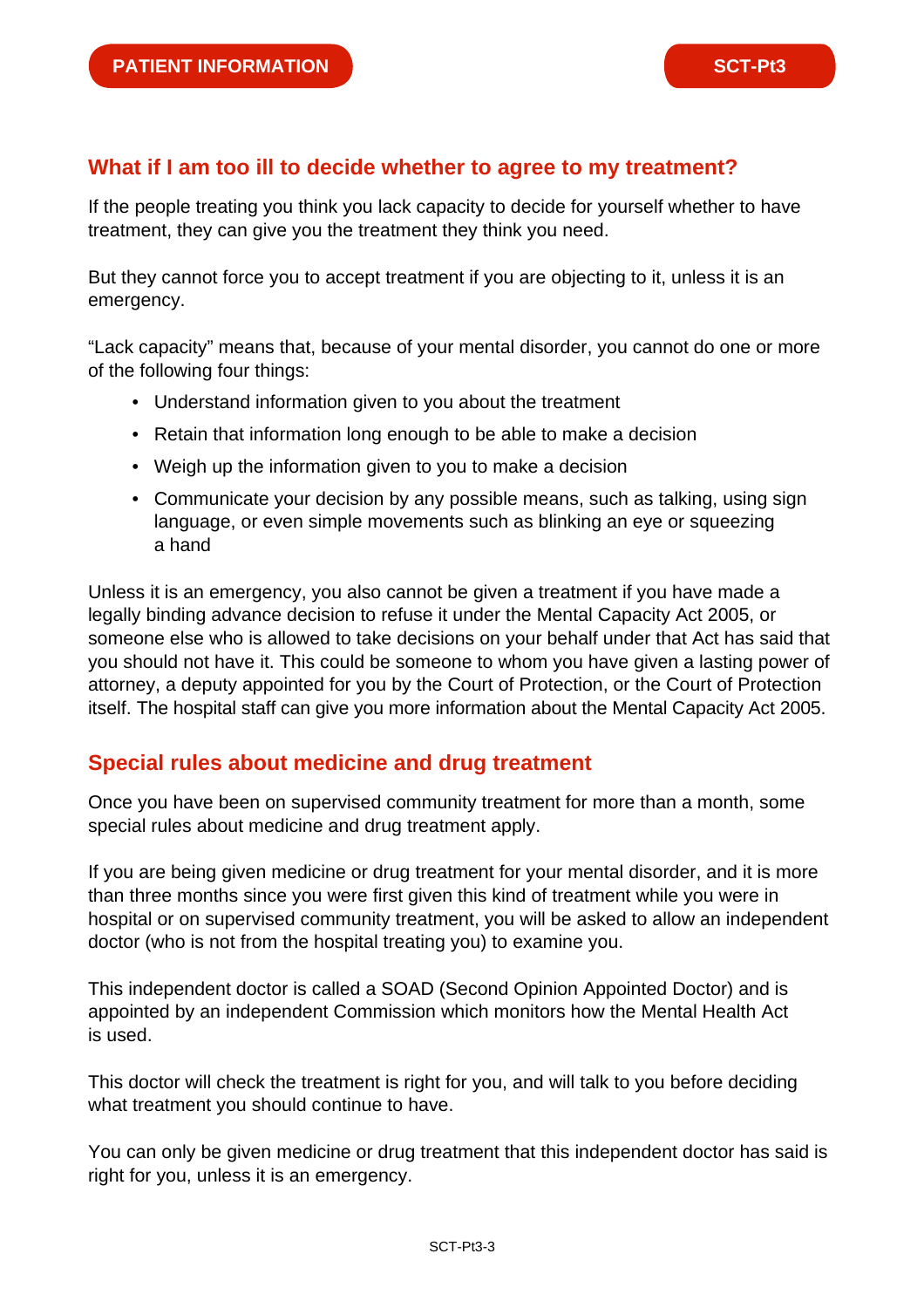You will be told when and where the independent doctor wants to examine you. Seeing the independent doctor is one of the conditions of supervised community treatment. If you do not see the independent doctor at the time and place you are told, your responsible clinician may have to recall you to hospital to see the independent doctor.

There are different rules for some special treatments, like electro-convulsive therapy (ECT). If the people treating you think you need one of these special treatments, the rules will be explained to you.

#### **How long must I stay on supervised community treatment?**

Your community treatment order will last for up to six months at first, unless your responsible clinician decides it is no longer necessary.

You will be asked to allow your responsible clinician to examine you towards the end of the six months, to see if you need to stay on supervised community treatment. You will be told when and where your responsible clinician wants to examine you.

Seeing your responsible clinician for this examination is one of the conditions of supervised community treatment. If you do not see your responsible clinician at the time and place you are told, your responsible clinician may have to recall you to hospital in order to examine you.

If your responsible clinician thinks you need to stay on supervised community treatment for longer, they can extend it for up to another six months, and then for up to a year at a time. Your responsible clinician will talk to you about this towards the end of each period.

## **Can I appeal?**

Yes. You can ask the Hospital Managers of your responsible hospital to end your supervised community treatment. You can do this at any time. The Hospital Managers are a special committee of people set up within the hospital to decide whether people still need to be on supervised community treatment.

Your responsible hospital is usually the hospital you were in before going onto supervised community treatment. If your responsible hospital changes you will be told.

If you want the Hospital Managers to end your supervised community treatment, you can write to them at: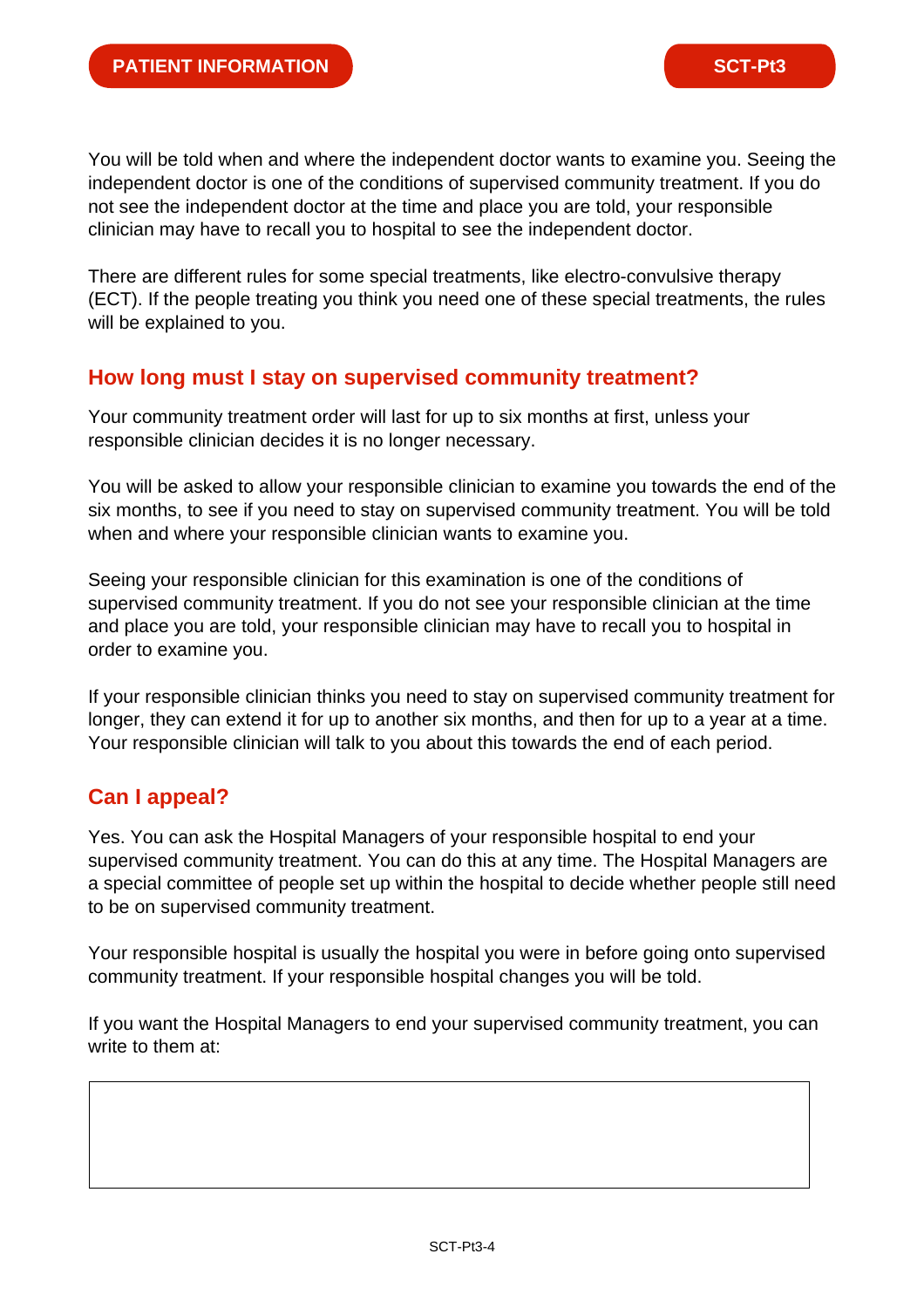The Hospital Managers may want to talk to you before deciding whether to end your supervised community treatment.

You and your nearest relative can also ask a Tribunal to say that your supervised community treatment should end. This leaflet explains further down who your nearest relative is.

## **What is a Tribunal and what happens?**

The Tribunal is an independent panel which can decide whether your supervised community treatment should end. The Tribunal will hold a meeting with you and with staff who know you. This meeting is called a "hearing". You can ask someone else to come to the hearing to help you, if you want. Before the hearing, the members of the Tribunal will read reports from the hospital about you and your supervised community treatment. One of the members of the Tribunal will also come to talk to you.

## **When can I apply to the Tribunal?**

You can apply to the Tribunal once at any time during the first six months you are on supervised community treatment. You can then apply once in the next six months and then once during every year that you stay on supervised community treatment after that.

Your nearest relative can also apply to the Tribunal once in each of these periods.

However, there is a special rule if you were being kept in hospital because of a hospital order under section 37 of the Mental Health Act before you went onto supervised community treatment. In that case, you and your nearest relative cannot apply to the Tribunal until at least six months have passed since you were first given the hospital order.

If you want to apply to the Tribunal you can write to:

The Tribunals Service PO BOX 8793 5th Floor Leicester LE1 8BN Tel. 0845 2232022

You can ask a solicitor to write to the Tribunal for you and help you at the hearing. Your responsible hospital and the Law Society have a list of solicitors who specialise in this. You will not have to pay for help from a solicitor with this. It is free of charge under the Legal Aid scheme.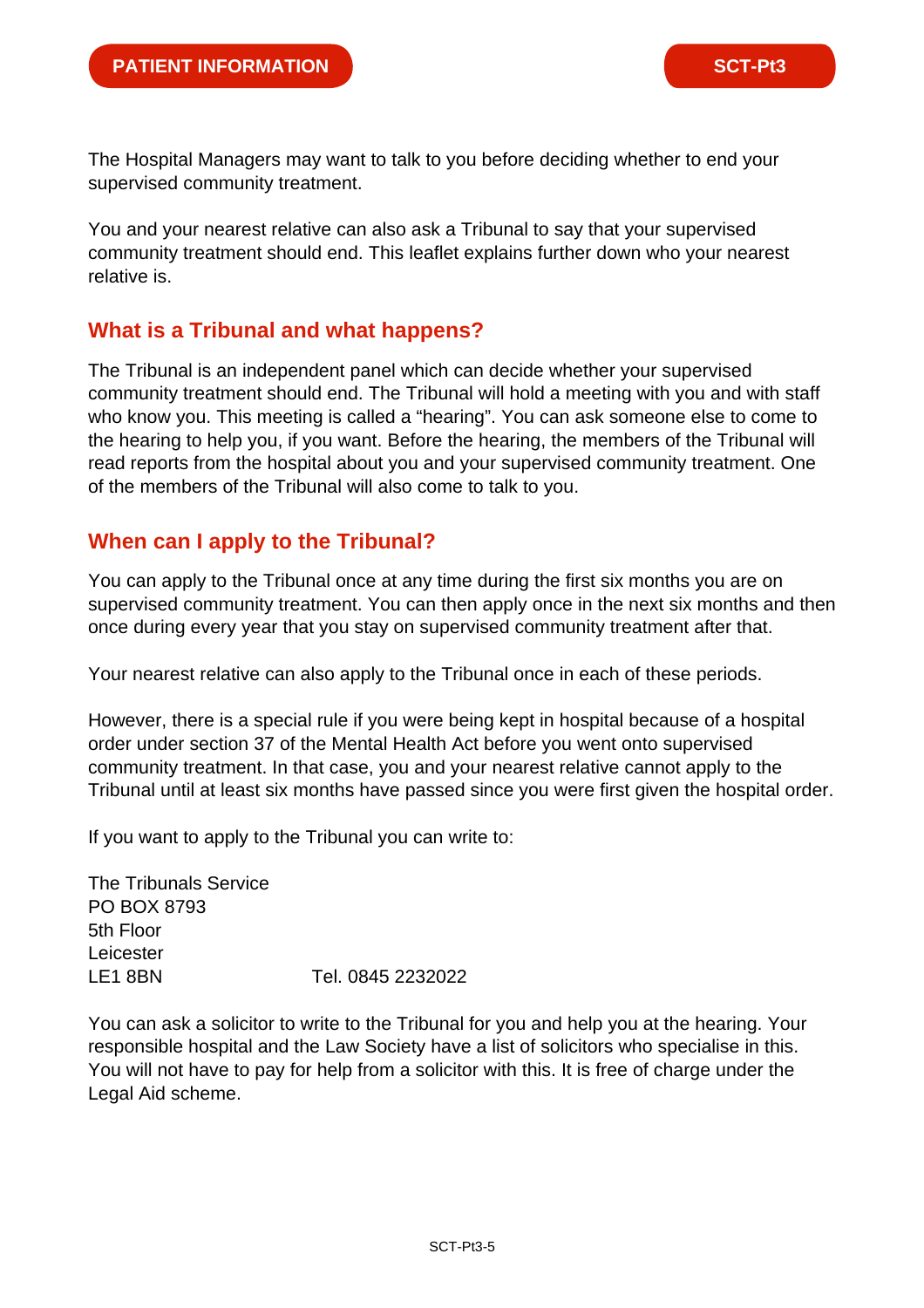## **Help from an independent mental health advocate**

You are entitled to help from an independent mental health advocate if you want it. These advocates are independent of people involved in your care. They can help you get information about your care and treatment, why you are on SCT, what it means and what your rights are. They can come to see you and help you understand what you are told by people involved in your care and treatment. If you want, they can help you talk to these people, or they can talk to them for you. They can also help you with the Tribunal.

You can contact the independent mental health advocacy service yourself. The telephone number for the advocacy service is:

If you do not want to contact the advocacy service yourself, you can ask the person who gave this leaflet to contact the advocacy service for you. You can also ask your nearest relative to contact the advocacy service for you.

## **Letting your nearest relative know**

A copy of this leaflet will be given to the person the Mental Health Act says is your nearest relative.

There is a list of people in the Mental Health Act who are treated as your relatives. Normally, the person who comes highest in that list is your nearest relative. The hospital staff can give you a leaflet which explains this and what rights your nearest relative has in connection with your care and treatment.

In your case, we have been told that your nearest relative is:

If you do not want this person to receive a copy of the leaflet, please tell your responsible clinician, another member of staff or the person who gave you this leaflet.

## **Changing your nearest relative**

If you do not think this person is suitable to be your nearest relative, you can apply to the County Court for someone else to be treated as your nearest relative instead. The hospital staff can give you a leaflet that explains this.